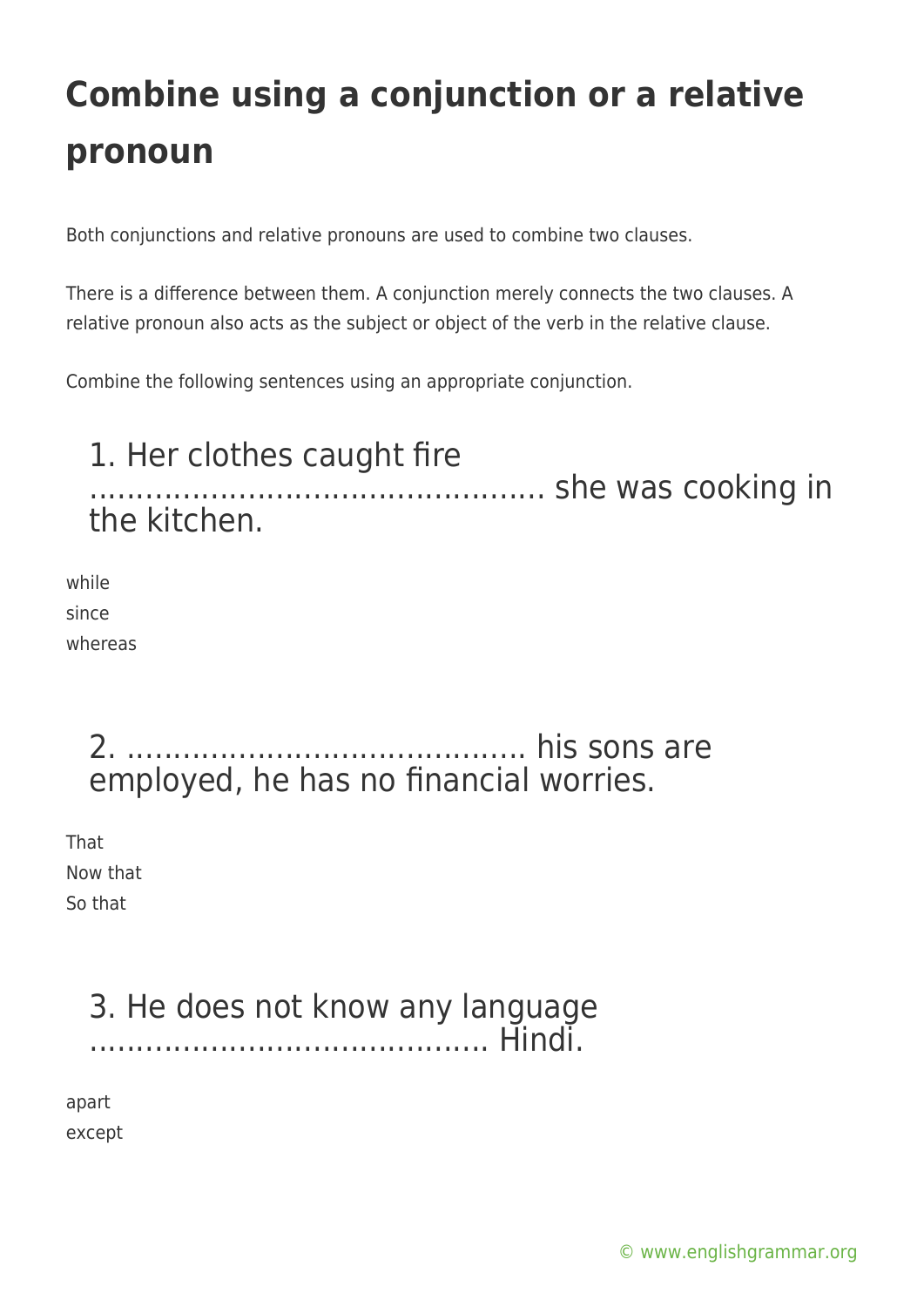expect

4. ........................................... I invited them, they did not come.

Even if Even though If

> 5. ............................................... the weather was bad, he went out.

As As though Though

> 6. Julius Caesar, .......................... came to Britain in 55 BC, was a powerful Roman General.

who that which

[© www.englishgrammar.org](https://www.englishgrammar.org/)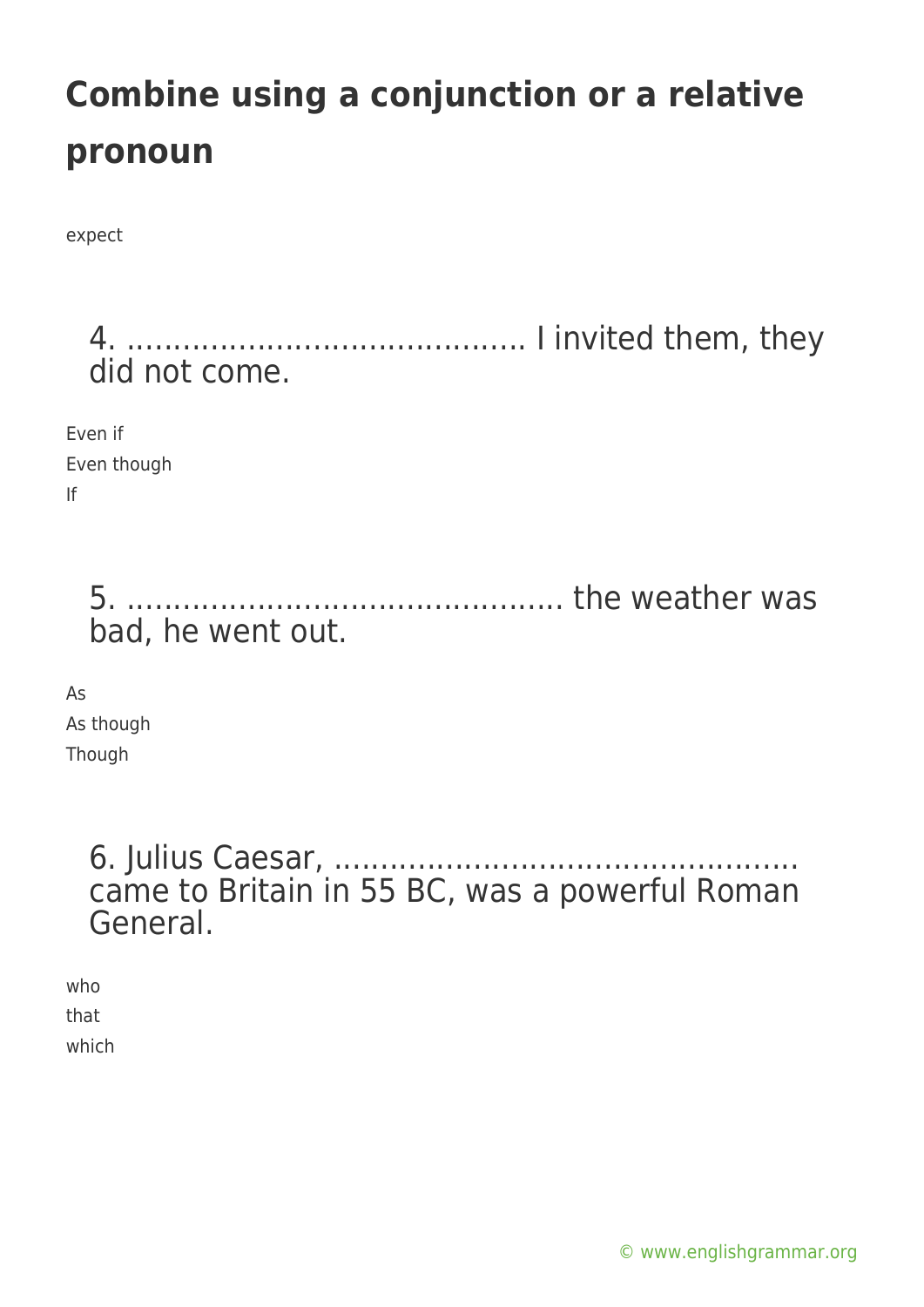7. ........................................... the clock struck twelve, I went to bed.

When Since Until

> 8. Napoleon, ............................................. the French honor very much, died at St. Helena.

whom which that

> 9. This is the new computer ............................................... my father bought yesterday.

that what which

> 10. The village ......................................... we live is infested with rats.

where